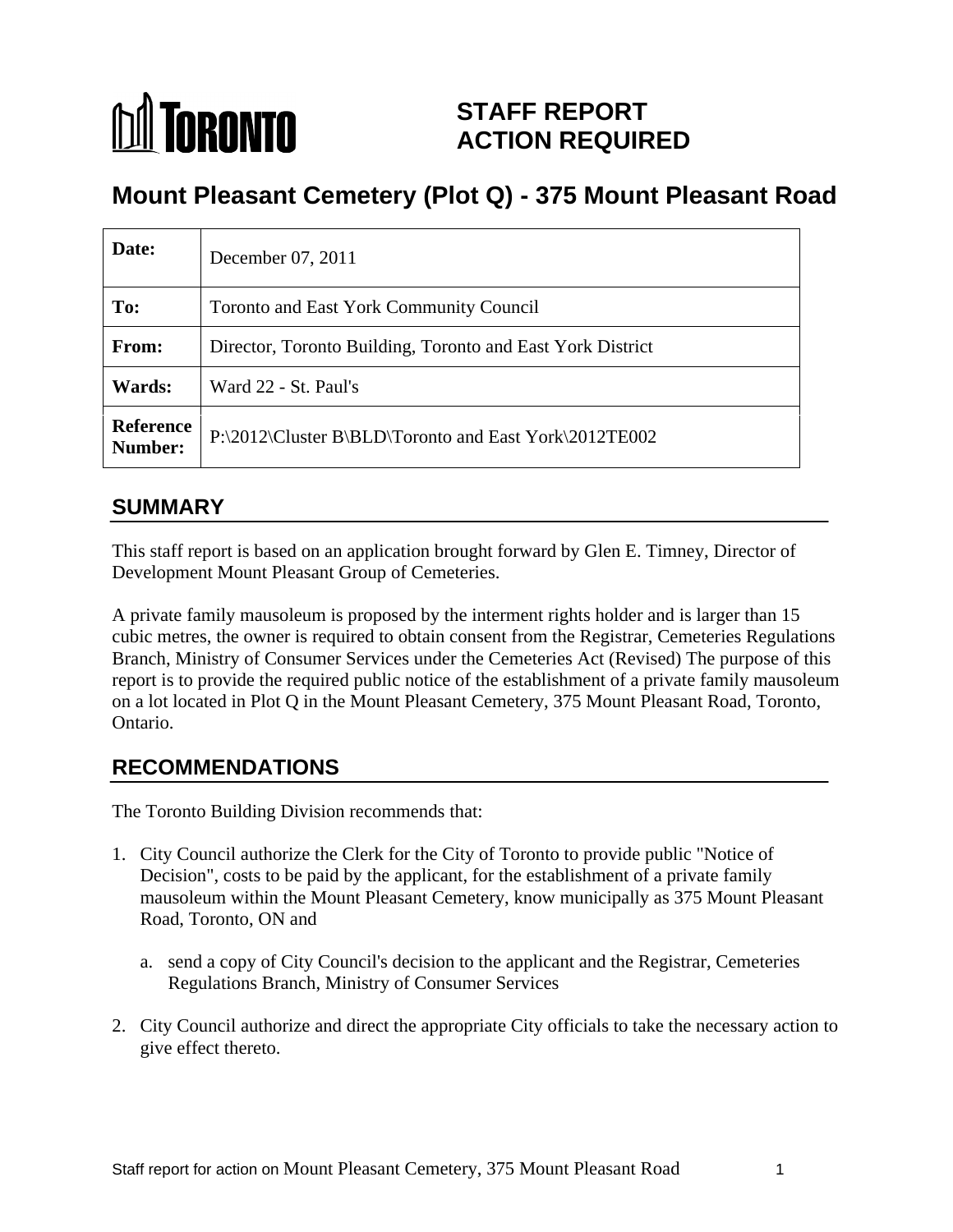#### **Financial Impact**

The recommendations in this report have no financial impact.

# **ISSUE BACKGROUND**

Mount Pleasant Cemetery is an 83 ha (205 acre) property generally located between Yonge Street (on the west), Merton Street (on the north), Bayview Avenue (on the east), and Moore Avenue, Heath Street and Glen Elm Avenues (on the south). The cemetery is owned and operated by the Mount Pleasant Group of Cemeteries, a private, non-profit, non-denominational cemetery operator. The Mount Pleasant Cemetery was established in 1876 and licensed by the Province in 1939.

The cemetery contains an administration office, two maintenance facilities, a community mausoleum (housing two chapels), a crematorium, a visitation centre, and 24 private family mausolea. The majority of the property is developed with in-ground burials. The area of the interment right proposed for the private family mausoleum subject to this report is located on the west side of Mount Pleasant Cemetery on Plot Q, approximately 78.03 M (256 ft.) east of the Yonge Street (west) property line and 91.44 M (300 ft.) north of the Glen Elm Avenue (south) property line of the cemetery. See the attached location map.

The private family mausoleum is permitted under the existing zoning. The applicant must obtain consent from the Registrar, Cemetery Regulations Branch, Ministry of Consumer Services under The Cemeteries Act (Revised) as the mausoleum is larger than 15 cubic metres. Prior to the applicant obtaining consent from the Provincial Registrar the municipality is required to approve the application through Council resolution, post a "Notice Of Decision" in a local newspaper (s.5 (3)(b), and issue a building permit through the normal approval process.

# **COMMENTS**

### **Facility**

The private family mausoleum will be positioned on the family lot within the cemetery. It is proposed to be approximately  $27.2$  M2 in floor area  $(5.03$  M x  $5.94$  M) and approximately 3.72 M in height. The structure will provide for 12 individual crypts.

# **Official Plan**

The cemetery use conforms to the approved City of Toronto Official Plan which designates the Mount Pleasant Cemetery site as "Other Open Space Areas" which permits cemetery and associated uses which would include the proposed mausoleum.

#### **Zoning By-law**

The subject lands are placed in the G-Park zone by Zoning By-Law 438-86, as amended. The mausoleum is a permitted use within the cemetery. Mausoleum exceeding 4 M in height must be set back a minimum of 3 M to a lot within a Residential Zone. The building proposed in this is application for consent exceeds the minimum setback regulations in the Zoning By-law. There are no parking requirements. All parking is provided on the extensive network of cemetery roadways.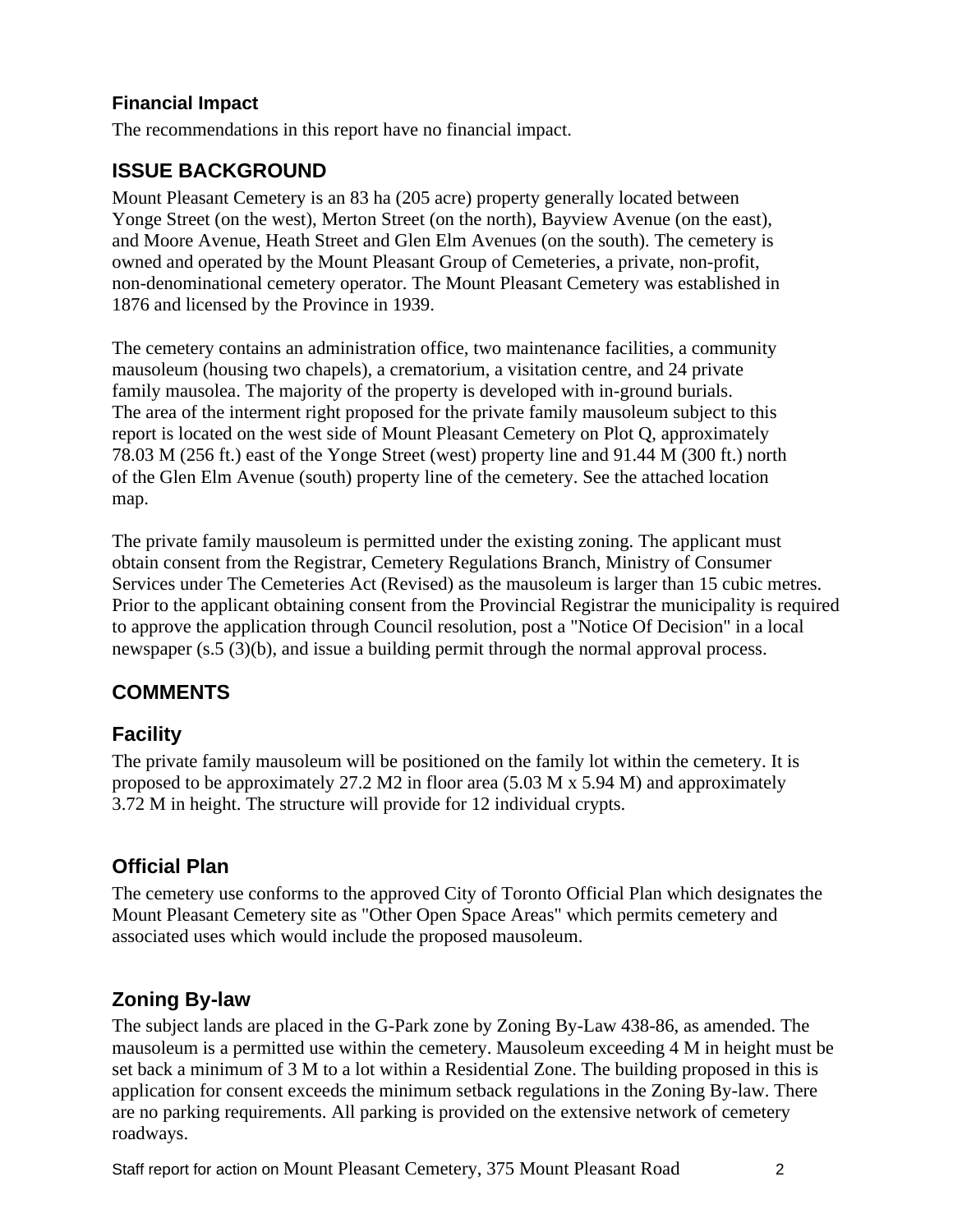### **Site Plan Approval**

Given the nature of the use and the size of the proposed building site plan is not be required. The site would not require any change of access to the cemetery and the building will be accessed from the existing internal cemetery roadways. No parking is required and normal practice is for the cemetery roads to provide for parking. The area affected by the building is not landscaped or treed. There is no need for tree removal. There is no need for landscape treatments over and above what the cemetery may choose to do. The building does not require any form of site servicing (no electrical, mechanical, sanitary or water connections). There is no garbage pick-up required (it is handled as in the rest of the cemetery-privately and internally accommodated). There will be no lighting within or on the building. There would be no need for additional fencing or screening.

As defined under the Planning Act the proposed building would not represent development that would be a change in use or a substantial increase in the usability of the property.

In 2005 at the Mount Pleasant Cemetery a 12 crypt private family mausoleum (20.9 M2 in size and 4.7 M in overall height) was permitted without site plan approval. In 2010 a 2 crypt and 2 niche private family mausoleum (38.43 M2 in size and 5.9M in overall height) was also permitted at Mount Pleasant Cemetery without site plan approval. The current proposed building does not constitute an increase in capacity of the cemetery.

In our opinion a building of this size and type in the proposed location is not considered development under the Planning Act and as such can proceed without site plan approval.

The application was reviewed with Planning Staff and they concur with the above.

#### **Building Permit**

The application is subject to a building permit and the owners must obtain a building permit prior to commencing construction.

#### **Conclusion**

The private family mausoleum satisfies all municipal approval requirements, save and except the review and issuance of a building permit. Staff recommend that a resolution be passed allowing a "Notice of Decision" be placed in the local newspaper as set out by the Cemeteries Act (Revised), The applicant has agreed to pay all cost for the associated posting of the Notice of Council's decision.